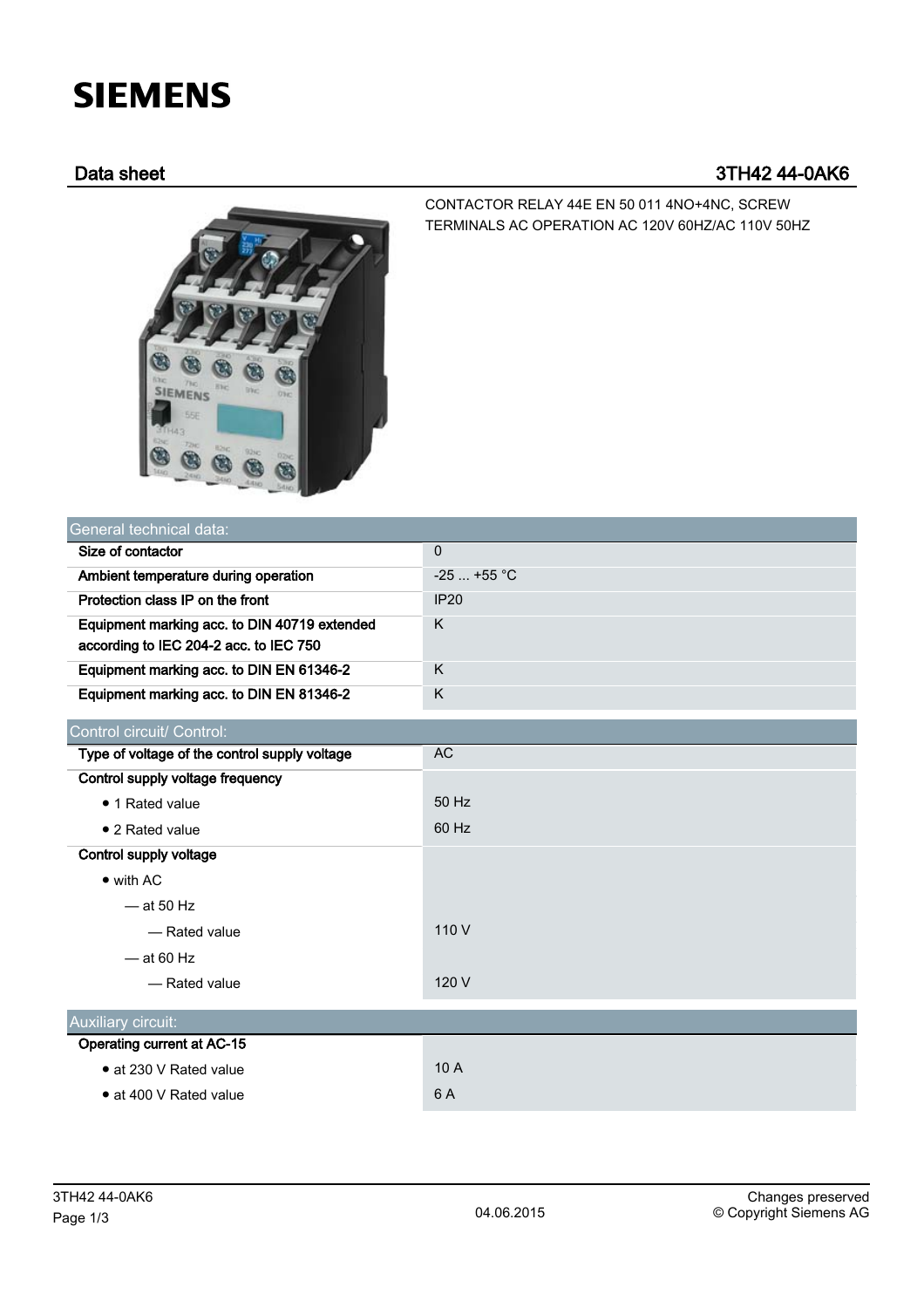| Identification number and letter for switching<br>elements                 | 44 E                                                                                      |                                    |                                                        |
|----------------------------------------------------------------------------|-------------------------------------------------------------------------------------------|------------------------------------|--------------------------------------------------------|
| Number of NC contacts for auxiliary contacts                               | $\overline{4}$                                                                            |                                    |                                                        |
| · lagging switching                                                        | 0                                                                                         |                                    |                                                        |
| · delayed switching                                                        | 0                                                                                         |                                    |                                                        |
| · make-before-break switching                                              | 0                                                                                         |                                    |                                                        |
| Number of NO contacts for auxiliary contacts                               |                                                                                           |                                    |                                                        |
| · delayed switching                                                        | $\mathbf 0$                                                                               |                                    |                                                        |
| · leading contact                                                          | 0                                                                                         |                                    |                                                        |
| • make-before-break switching                                              | 0                                                                                         |                                    |                                                        |
| Number of CO contacts for auxiliary contacts                               | $\mathbf 0$                                                                               |                                    |                                                        |
| <b>Connections/ Terminals:</b>                                             |                                                                                           |                                    |                                                        |
| Type of electrical connection for auxiliary and control<br>current circuit | screw-type terminals                                                                      |                                    |                                                        |
| Mechanical data:                                                           |                                                                                           |                                    |                                                        |
| <b>Mounting type</b>                                                       | screw and snap-on mounting onto 35 mm standard mounting rail<br>according to DIN EN 50022 |                                    |                                                        |
| Width                                                                      | 45 mm                                                                                     |                                    |                                                        |
| Height                                                                     | 78 mm                                                                                     |                                    |                                                        |
| Depth                                                                      | 102 mm                                                                                    |                                    |                                                        |
| Certificates/ approvals:                                                   |                                                                                           |                                    |                                                        |
| <b>General Product Approval</b>                                            |                                                                                           | <b>Test Certificates</b>           |                                                        |
| CCC                                                                        |                                                                                           | <b>Special Test</b><br>Certificate | <b>Type Test</b><br><b>Certificates/Test</b><br>Report |
| <b>Shipping Approval</b><br><b>Test</b><br><b>Certificates</b>             |                                                                                           |                                    | other                                                  |
| other<br>J&<br>GL®<br><b>DNV</b><br>GL                                     | LRS                                                                                       | RMRS                               | <b>Declaration of</b><br>Conformity                    |
| other                                                                      |                                                                                           |                                    |                                                        |
| Environmental<br>other<br>Confirmations                                    |                                                                                           |                                    |                                                        |

## Safety related data: